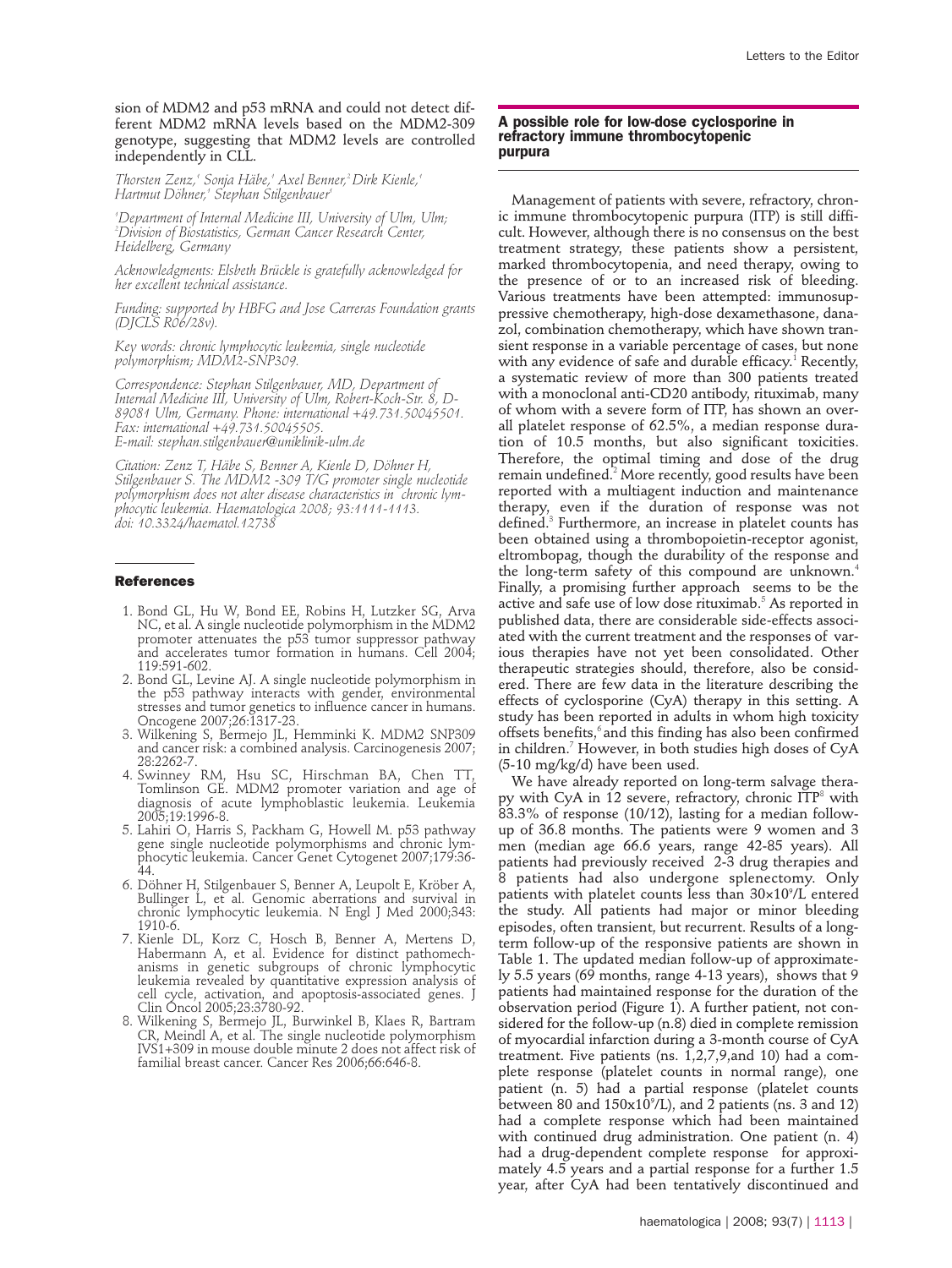

Figure 1. Updated long-term follow-up of platelet counts in patients treated with CyA. Follow-up from April 1994 to May 2007. Each small num-<br>ber is referred to one is referred to one responsive patient identified by number in the previous report.<sup>8</sup> The bars indicate the time of CyA administration. Patients ns. 3 and 12 had maintained response with continued administration of CyA. In patient n. 4 a decrease of platelet counts was noted when CyA had been tentatively discontin-ued. In patient n. 3, a decrease in platelet counts was found concomitantly<br>with administration of administration of felodipine.

The persistently high rate of responses, and the low and transient toxicities, recorded after such a long-term follow-up, suggest that the oral administration of lowdose CyA, could be considered in severe, refractory ITP as a salvage therapy and/or as a maintenance treatment after a response has been obtained by rituximab or more aggressive approaches.

We have been using this approach in our current clinical practice and believe that the debated issue of CyArelated toxicity largely relies on the use of higher doses of the drug and can be otherwise easily managed by the use of standard or even lower doses of the drug and by a routine assessment of patients' clinical and laboratory parameters. Therefore, we encourage further studies on larger series of patients to assess the general relevance of our findings. We also suggest that patients with refractory ITP, screened positive for *Helicobacter pylori* (Hp) infec-

|  |  |  |  | Table 1. Responsive patients' characteristics. |
|--|--|--|--|------------------------------------------------|
|--|--|--|--|------------------------------------------------|

| Patient n.     | Previous<br>therapies | Platelets (x10 <sup>9</sup> /L)<br>before CyA | Bleeding<br>before CyA | CyA<br>complications                       |
|----------------|-----------------------|-----------------------------------------------|------------------------|--------------------------------------------|
| $\mathbf{1}$   | P,G,A,Sple            | 15                                            | $^{++}$                | Fatigue, hypertension                      |
| $\overline{2}$ | P,G,ALG,Sple          | 29                                            | $^{++}$                | Gingival hyperplasia                       |
| 3              | P,G,ALG,Sple          | 18                                            | $\ddot{}$              | Hypertrichosis,<br>increased<br>creatinine |
| 4              | P,G,A,Sple            | 20                                            | $^{++}$                | Hypertension, Fatigue                      |
| 5              | P,G,C,Sple            | 10                                            | $^{++}$                | Gingival<br>hyperplasia, tremor            |
| 7              | P.G.C                 | 28                                            | $^{++}$                | Hypertension,<br>candidiasis               |
| 9              | P.G.C                 | 27                                            | $^{++}$                | Gingival hyperplasia                       |
| 10             | P,G,Sple              | 12                                            | $^{++}$                | Myalgia                                    |
| 12             | P.G.C                 | 25                                            | $\ddot{}$              | Paresthesias                               |

P: indicates prednisone; G: γ-globulins; A: azathioprine; ALG: antilymphocyte<br>globulin; C: cyclophosphamide; Sple: splenectomy. ++ indicates major bleeding<br>(diffuse ecchymosis and/or intrabuccal hemorrhagic vesicles, prolo *menorrhagia, gastrointestinal, and/or genitourinary bleeding); + indicates minor bleeding (mild purpura, mild epistaxis, gingival bleeding, easy bruising).* 

then restored. Two patients (ns. 10 and 4) had a relapse at 5 and 6.5 years, respectively, and 1 patient (n. 3) died at seven years. The drug dose was 2.5-3 mg/kg/d, after a starting dose of 5 mg/kg/d for six days, to maintain a therapeutic serum level between 200 and 400 ng/mL. Patient monitoring included monthly blood cell counts